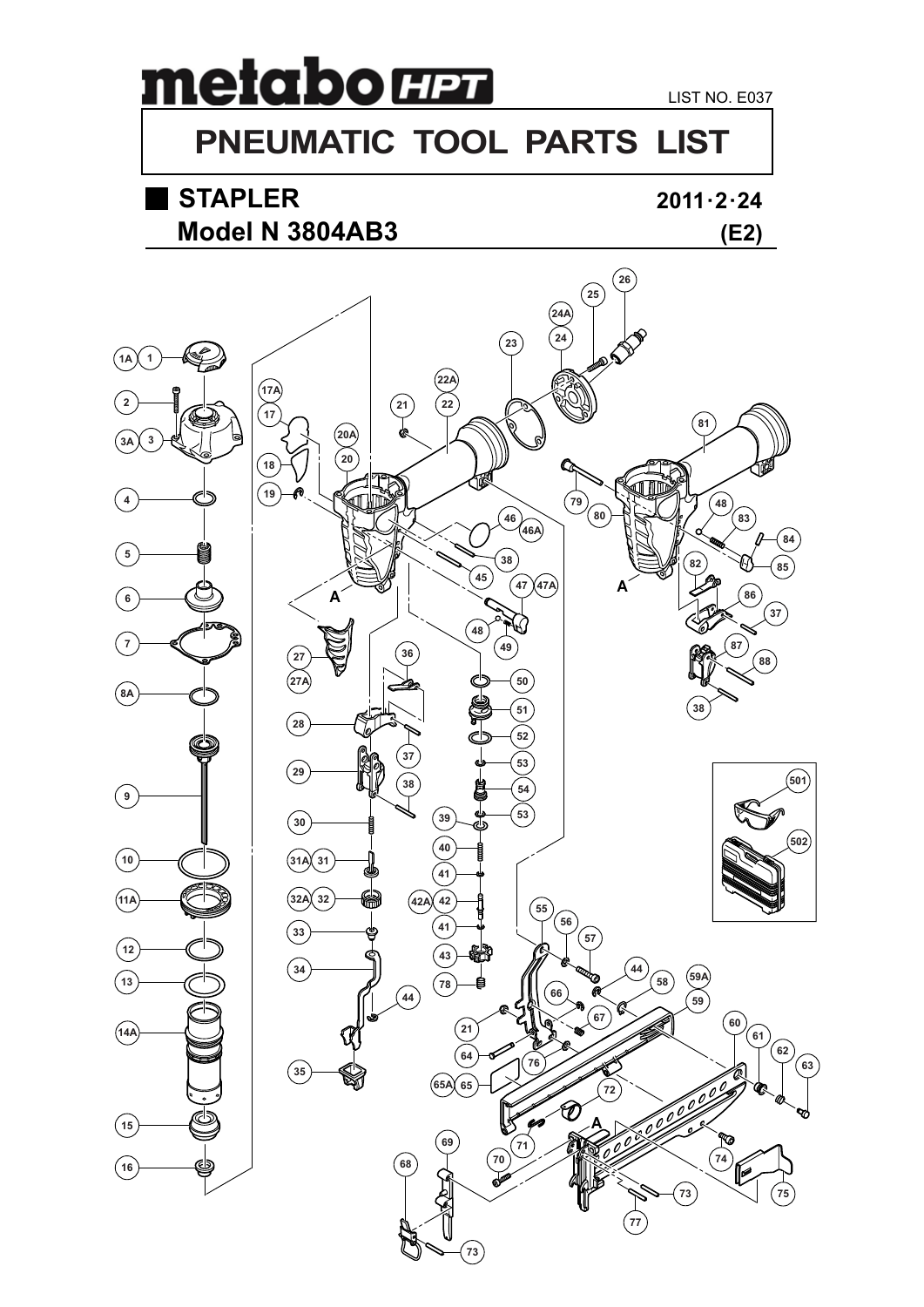|         | <b>PARTS</b><br>N 3804AB3 |                 |                                             |                |                                        |  |  |
|---------|---------------------------|-----------------|---------------------------------------------|----------------|----------------------------------------|--|--|
|         | <b>ITEM</b><br>NO.        | <b>CODE NO.</b> | <b>DESCRIPTION</b>                          | NO.<br>USED    | <b>REMARKS</b>                         |  |  |
| $\ast$  | 1                         | 885-866         | <b>TOP COVER</b>                            | 1              | (GRAY)                                 |  |  |
| $\star$ | 1A                        | 886-197         | <b>TOP COVER</b>                            | 1              | (BLACK) FOR USA, CAN                   |  |  |
|         | $\mathbf{2}$              | 949-757         | HEX. SOCKET HD. BOLT M5 X 20 (10 PCS.)      | 4              |                                        |  |  |
| $\ast$  | 3                         | 885-867         | <b>EXHAUST COVER</b>                        | 1              | (BLACK)                                |  |  |
| $\star$ | 3А                        | 886-733         | <b>EXHAUST COVER</b>                        | 1              | (SILVER GREEN) FOR USA, CAN            |  |  |
|         | 4                         | 878-600         | <b>HEAD VALVE O-RING</b>                    | 1              |                                        |  |  |
|         | 5                         | 880-190         | <b>HEAD VALVE SPRING</b>                    | 1              |                                        |  |  |
|         | 6                         | 880-410         | <b>HEAD VALVE (A)</b>                       | 1              |                                        |  |  |
|         | 7                         | 885-868         | <b>GASKET</b>                               | 1              |                                        |  |  |
|         | 8Α                        | 886-068         | <b>O-RING (P22.4)</b>                       | 1              |                                        |  |  |
|         | 9                         | 885-966         | <b>PISTON</b>                               | 1              |                                        |  |  |
|         | 10                        | 885-871         | O-RING (I.D 44.7)                           | 1              |                                        |  |  |
|         | <b>11A</b>                | 885-872         | <b>CYLINDER PLATE</b>                       | 1              |                                        |  |  |
|         | 12                        | 301-684         | <b>O-RING (S-30)</b>                        | 1              |                                        |  |  |
|         | 13                        | 986-374         | <b>O-RING (P-32)</b>                        | 1              |                                        |  |  |
|         | 14A                       | 885-873         | <b>O-RING (P-32)</b>                        | 1              |                                        |  |  |
|         | 15                        | 885-874         | <b>PISTON BUMPER</b>                        | 1              |                                        |  |  |
|         | 16                        | 885-968         | <b>BUMPER PIECE</b>                         | 1              |                                        |  |  |
| $\ast$  | 17                        |                 | <b>NAME PLATE</b>                           | 1              |                                        |  |  |
| $\ast$  | 17A                       |                 | <b>NAME PLATE</b>                           | 1              | FOR MODEL (S)                          |  |  |
|         | 18                        | 885-877         | <b>WARNING LABEL</b>                        | 1              |                                        |  |  |
| $\ast$  | 19                        | 955-479         | <b>RETAINING RING (E-TYPE) FOR D6 SHAFT</b> | 1              |                                        |  |  |
| $\ast$  | 20                        | 885-878         | <b>BODY ASS'Y</b>                           | 1              | INCLUD.22 (BLACK)                      |  |  |
| $\ast$  | 20A                       | 886-731         | <b>BODY ASS'Y</b>                           | 1              | INCLUD.22A (SILVER GREEN) FOR USA, CAN |  |  |
|         | 21                        | 876-465         | <b>NYLON NUT M4</b>                         | 3              |                                        |  |  |
| $\ast$  | 22                        |                 | <b>GRIP RUBBER (A) (GREEN)</b>              | 1              | SUPPLIED WITH ITEM NO. 601, 602        |  |  |
| *       | 22A                       |                 | <b>GRIP RUBBER (A) (BLACK)</b>              | 1              | SUPPLIED WITH ITEM NO. 601, 602        |  |  |
|         |                           |                 |                                             |                | FOR USA, CAN                           |  |  |
|         | 23                        | 884-342         | <b>GASKET (B)</b>                           | 1              |                                        |  |  |
| $\ast$  | 24                        | 885-674         | CAP(A)                                      | 1              | (BLACK)                                |  |  |
| $\ast$  | 24A                       | 886-734         | CAP (A)                                     | 1              | (SILVER GREEN) FOR USA, CAN            |  |  |
|         | 25                        | 949-821         | HEX. SOCKET HD. BOLT M5 X 16 (10 PCS.)      | 3              |                                        |  |  |
|         | 26                        |                 | AIR PLUG NPT 1/4                            | 1              |                                        |  |  |
| $\star$ | 27                        | 885-879         | <b>PROTECTOR</b>                            | 1              | (SILVER)                               |  |  |
| *       | 27A                       | 886-735         | <b>PROTECTOR</b>                            | 1              | (BLACK) FOR USA, CAN                   |  |  |
| $\ast$  | 28                        | 885-657         | TRIGGER (C) ASS'Y                           | 1              | <b>INCLUD. 36, 37</b>                  |  |  |
| $\ast$  | 29                        | 885-880         | <b>PUSHING LEVER GUIDE</b>                  | 1              |                                        |  |  |
|         | 30                        | 885-881         | <b>PUSHING LEVER SPRING (A)</b>             | 1              |                                        |  |  |
| $\ast$  | 31                        | 885-973         | <b>PUSHING LEVER (C)</b>                    | 1              |                                        |  |  |
| *       | 31A                       | 887-678         | <b>PUSHING LEVER (D)</b>                    | 1              | FOR MODEL (S)                          |  |  |
| $\star$ | 32                        | 885-884         | <b>ADJUSTER</b>                             | 1              | (GREEN)                                |  |  |
| $\ast$  | 32A                       | 886-736         | <b>ADJUSTER</b>                             | 1              | (BLACK) FOR USA, CAN                   |  |  |
|         | 33                        | 885-885         | <b>PUSHING LEVER (B)</b>                    | $\mathbf{1}$   |                                        |  |  |
|         | 34                        | 885-972         | <b>PUSHING LEVER (A)</b>                    | 1              |                                        |  |  |
|         | 35                        | 885-969         | <b>NOSE CAP</b>                             | $\mathbf{2}$   |                                        |  |  |
| $\ast$  | 36                        | 885-689         | TRIGGER ARM (C)                             | 1              |                                        |  |  |
|         | 37                        | 881-951         | <b>ROLL PIN D2.5 X 16</b>                   | 1              |                                        |  |  |
|         | 38                        | 949-539         | <b>ROLL PIN D3 X 25 (10 PCS.)</b>           | $\overline{2}$ |                                        |  |  |
|         | 39                        | 872-654         | <b>O-RING (1AP-10)</b>                      | 1              |                                        |  |  |
|         | 40                        | 884-966         | <b>PLUNGER SPRING</b>                       | 1              |                                        |  |  |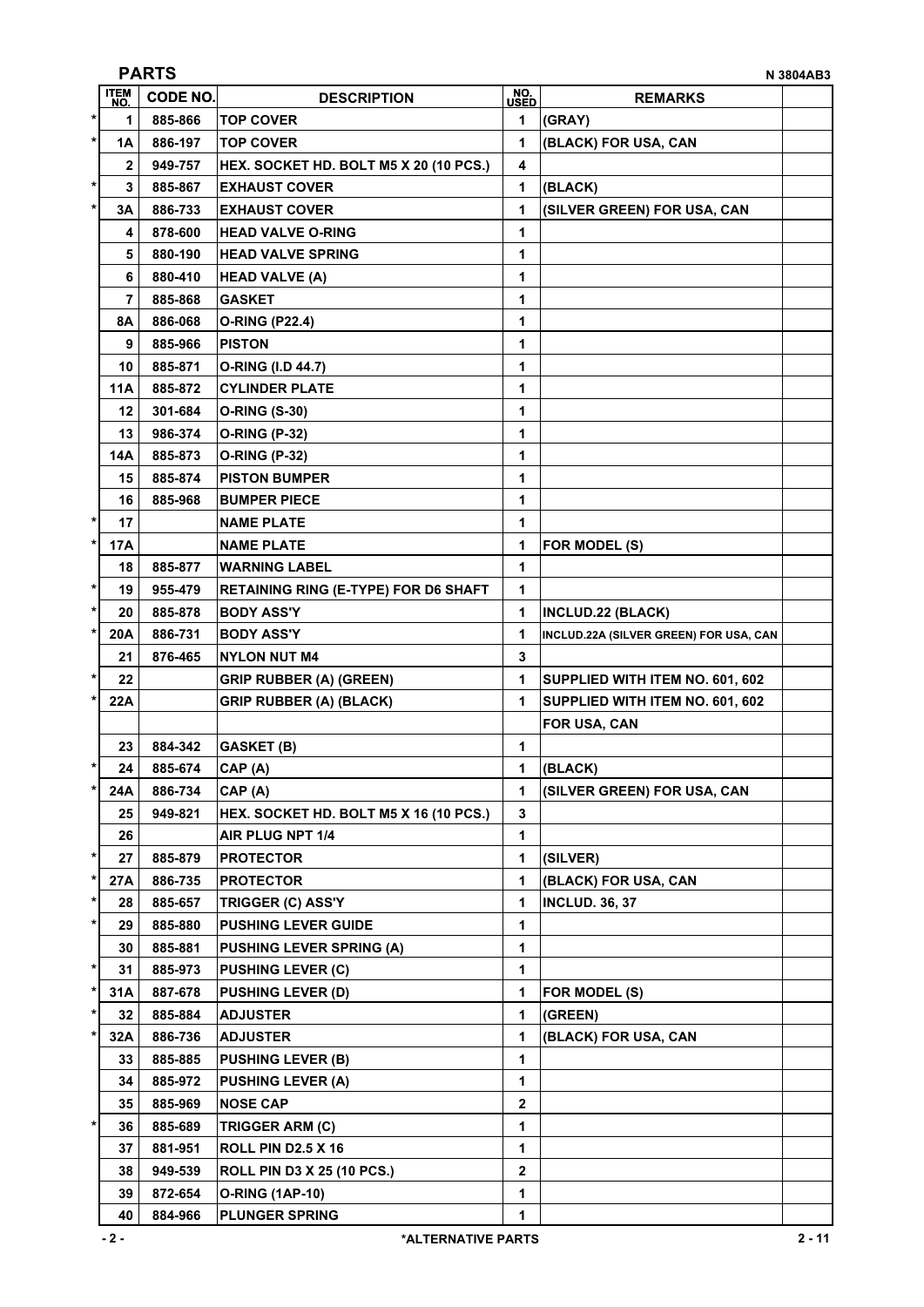|              | <b>ITEM</b><br>NO. | <b>CODE NO.</b> | <b>DESCRIPTION</b>                            | NO.<br>USED  | <b>REMARKS</b>                                |  |
|--------------|--------------------|-----------------|-----------------------------------------------|--------------|-----------------------------------------------|--|
|              | 41                 | 878-888         | O-RING (I.D. 1.8)                             | 2            |                                               |  |
| $\star$      | 42                 | 885-888         | <b>PLUNGER</b>                                | 1            |                                               |  |
| $\star$      | 42A                | 887-679         | <b>PLUNGER</b>                                | 1            | FOR MODEL (S)                                 |  |
|              | 43                 | 884-962         | <b>VALVE BUSHING (A)</b>                      | 1            |                                               |  |
|              | 44                 | 872-971         | <b>RETAINING RING (E-TYPE) FOR D3 SHAFT</b>   | 2            |                                               |  |
|              | 45                 | 884-975         | ROLL PIN D3 X 32                              | 1            |                                               |  |
| $\star$      | 46                 |                 | <b>HITACHI LABEL (GREEN)</b>                  | 1            |                                               |  |
| $\star$      | 46A                |                 | <b>HITACHI LABEL (BLACK)</b>                  | 1            | <b>FOR USA, CAN</b>                           |  |
| $\ast$       | 47                 | 885-658         | <b>CHANGE KNOB (C)</b>                        | 1            | (GREEN)                                       |  |
| $\ast$       | 47A                | 886-265         | <b>CHANGE KNOB (C)</b>                        | 1            | (BLACK) FOR USA, CAN                          |  |
|              | 48                 | 959-155         | <b>STEEL BALL D3.97 (10 PCS.)</b>             | 1            |                                               |  |
| $\pmb{*}$    | 49                 | 982-454         | <b>SPRING (C)</b>                             | 1            |                                               |  |
|              | 50                 | 877-763         | FEED PISTON O-RING (I.D. 14)                  | 1            |                                               |  |
|              | 51                 | 884-963         | <b>VALVE BUSHING (B)</b>                      | 1            |                                               |  |
|              | 52                 | 873-570         | <b>O-RING (P-18)</b>                          | 1            |                                               |  |
|              | 53                 | 676-531         | <b>O-RING (P-7)</b>                           | $\mathbf 2$  |                                               |  |
|              | 54                 | 884-964         | <b>VALVE PISTON</b>                           | 1            |                                               |  |
|              | 55                 | 885-984         | <b>HANDLE ARM</b>                             | 1            |                                               |  |
|              | 56                 | 885-985         | <b>WASHER</b>                                 | 1            |                                               |  |
|              | 57                 | 880-032         | HEX. SOCKET HD. BOLT M4 X 22                  | 1            |                                               |  |
|              | 58                 | 885-977         | <b>RETAINING RING</b>                         | 1            |                                               |  |
| $\star$      | 59                 | 885-979         | <b>MAGAZINE COVER</b>                         | 1            | (GREEN)                                       |  |
| $^\star$     | 59A                | 886-737         | <b>MAGAZINE COVER</b>                         | 1            | (BLACK) FOR USA, CAN                          |  |
|              | 60                 | 885-970         | <b>MAGAZINE/NOSE</b>                          | 1            |                                               |  |
|              | 61                 | 885-975         | <b>STOPPER SLEEVE</b>                         | 1            |                                               |  |
|              | 62                 | 885-976         | <b>STOPPER SPRING</b>                         | 1            |                                               |  |
|              | 63                 | 885-974         | <b>FEEDER STOPPER</b>                         | 1            |                                               |  |
|              | 64                 | 885-978         | <b>HINGE PIN</b>                              | 1            |                                               |  |
| *            | 65                 |                 | LABEL                                         | 1            |                                               |  |
| *            | 65A                |                 | LABEL                                         | 1            | FOR MODEL (S)                                 |  |
|              | 66                 | 874-759         | <b>RETAINING RING (E-TYPE) FOR D2.5 SHAFT</b> | 1            |                                               |  |
|              | 67                 | 885-983         | <b>SPRING</b>                                 | 1            |                                               |  |
|              | 68                 | 885-889         | <b>LOCK LEVER</b>                             | 1            |                                               |  |
|              | 69                 | 885-971         | <b>GUIDE PLATE</b>                            | 1            |                                               |  |
|              | 70                 | 949-821         | HEX. SOCKET HD. BOLT M5 X 16 (10 PCS.)        | $\mathbf{2}$ |                                               |  |
|              | 71                 | 885-982         | <b>SPRING HOOK</b>                            | 1            |                                               |  |
|              | 72                 | 885-981         | <b>RIBBON SPRING</b>                          | 1            |                                               |  |
|              | 73                 | 949-518         | <b>ROLL PIN D3 X 18 (10 PCS.)</b>             | $\mathbf 2$  |                                               |  |
|              | 74                 | 949-813         | HEX. SOCKET HD. BOLT M4 X 12 (10 PCS.)        | $\mathbf{2}$ |                                               |  |
|              | 75                 | 885-980         | <b>STAPLE FEEDER</b>                          | 1            |                                               |  |
|              | 76                 | 885-985         | <b>WASHER</b>                                 | $\mathbf 2$  |                                               |  |
|              | 77                 | 886-193         | <b>ROLL PIN D3.2 X 19</b>                     | 1            |                                               |  |
| $\star$      | 78                 | 887-752         | <b>TRIGGER ARM SPRING</b>                     | 1            | FOR MODEL (S)                                 |  |
| $\ast$       | 79                 | 887-668         | <b>CHANGE ROD (D)</b>                         | 1            | FOR MODEL (S)                                 |  |
| $\ast$       | 80                 | 887-681         | <b>BODY ASS'Y</b>                             | 1            | INCLUD. 81 FOR MODEL (S)                      |  |
| $\star$      | 81                 |                 | <b>GRIP RUBBER (A) (BLACK)</b>                | 1            | SUPPLIED WITH ITEM NO. 601, 602 FOR MODEL (S) |  |
| *            | 82                 | 887-755         | <b>TRIGGER ARM (D)</b>                        | 1            | FOR MODEL (S)                                 |  |
| $\pmb{\ast}$ | 83                 | 887-673         | <b>SPRING</b>                                 | 1            | FOR MODEL (S)                                 |  |
| *            | 84                 | 887-458         | <b>ROLL PIN D3 X 10 (10 PCS.)</b>             | 1            | FOR MODEL (S)                                 |  |
| *            | 85                 | 887-684         | <b>CHANGE KNOB (D)</b>                        | 1            | FOR MODEL (S)                                 |  |
|              |                    |                 |                                               |              |                                               |  |

**PARTS N 3804AB3**